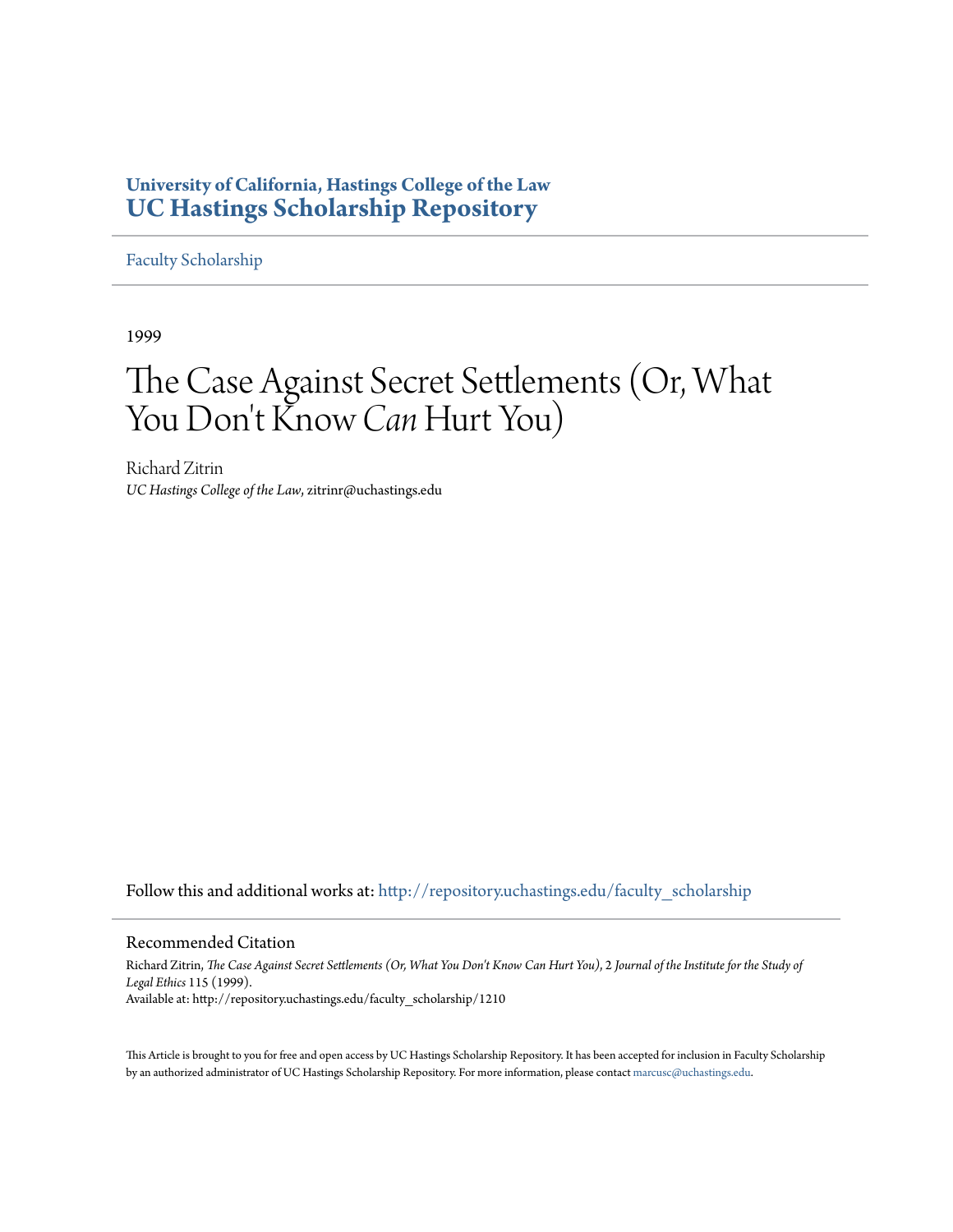# THE CASE AGAINST SECRET SETTLEMENTS (OR, WHAT YOU DON'T KNOW CAN HURT YOU)

# *Richard A. Zitrin\**

# I. THE THESIS AND THE RULE

Plaintiffs' lawyers, at least the best ones, are believers in their causes. They're convinced that part of their job is to expose cars that don't steer right or blow up under certain conditions, drugs with dangerous side effects, or clergymen and scoutmasters who molest kids. Defense lawyers, at least the best ones, are dedicated to bringing justice to their clients. They're committed to beating back frivolous claims and plaintiffs with victim complexes, but when legitimate cases come along, they try to settle them quickly and fairly—and in a way that won't create more innocent victims.

Unfortunately, the laws in the vast majority of states combine with the ethics rules in *every* state to prevent lawyers on both sides from achieving these goals. Because the rules of ethics generally require putting the interests of the client ahead of those of society, lawyers are bound to settle cases in ways which serve the needs of the specific clients while potentially harming the interests of society as a whole. Unless counsel is operating in one of the very few states with strong "sunshine in litigation" laws', there is little that can be done when the defendant demands, and the plaintiff accepts, secrecy as a condition of resolving a case.

It is for this reason that I propose that American Bar Association Model Rule of Professional Conduct 3.2 be amended to add section (B), as follows (new portions of the rule are italicized):

ö

Partner in Zitrin & Mastromonaco, LLP in San Francisco; Adjunct Professor of Law and Coordinator of Ethics Curriculum University of San Francisco. The author thanks Carol M. Langford and the Ballantine Publishing Group for the use of material published in Chapter 9 of RICHARD ZITRIN & CAROL M. LANGFORD, THE MORAL COMPASS OF THE AMERICAN LAWYER (1999).

<sup>1.</sup> Among such laws or rules—not all of which can be seen as either strong or effective—are the following: DEL. **CODE ANN.** tit. 17 §5(g); **FLA. CODE ANN.** §69.081(West 1998); **LA.** CODE CIv. PRoc. art. 1426(1998); Mich. Ct. Rule 8.105; N.J. Ct. Rules §1:2-1 & § 4:10-3; N.C. **GEN. STAT.** §132-1.3; ORE. STAT. §30.4; TEX. RULES CIv. PROC. ANN. §76(a); VA. CODE ANN. §8.01-420.1; and Wash. State House Bill 1866 "Public Right to Know Bill" (1993).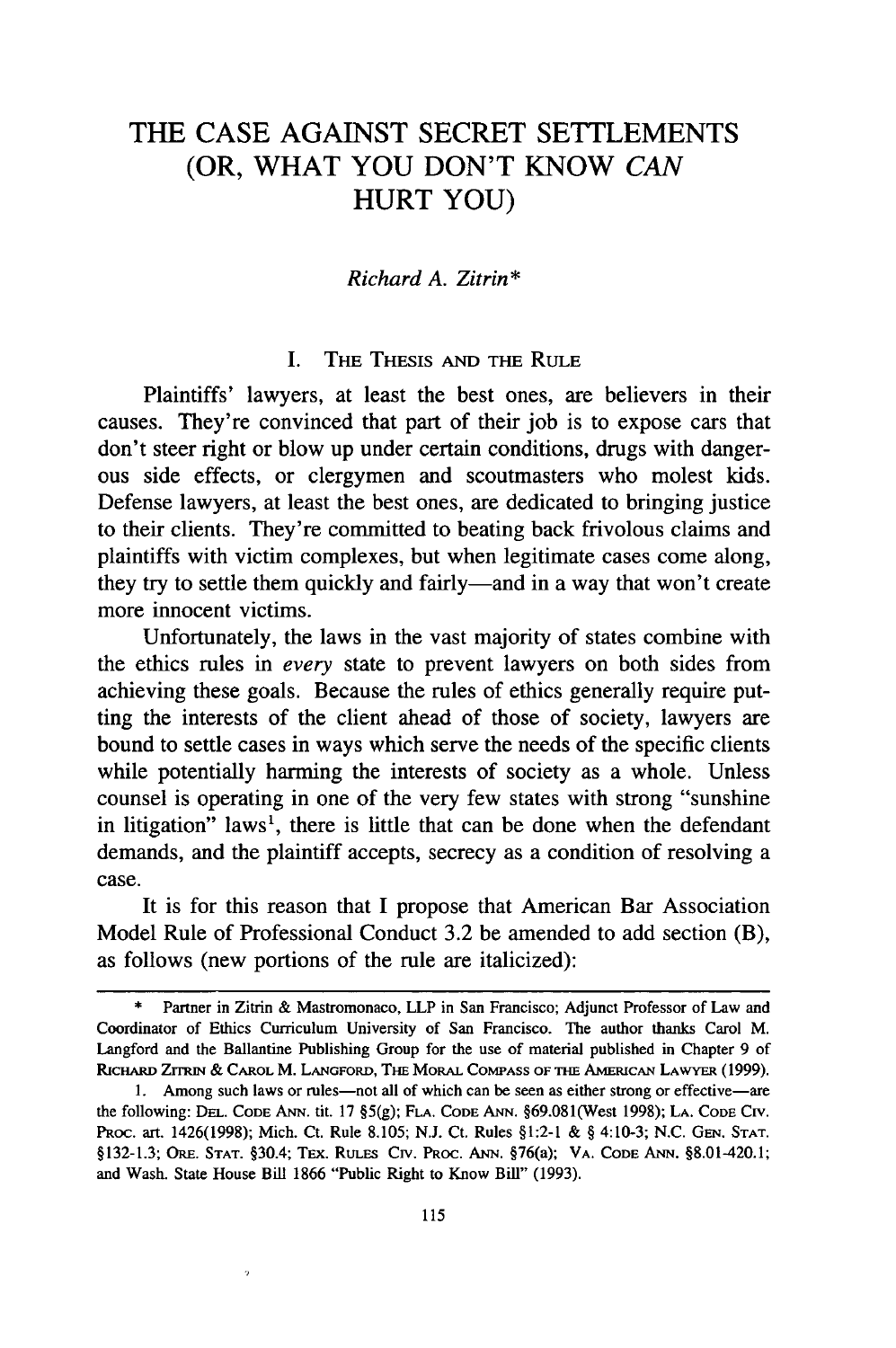### RULE 3.2 EXPEDITING LITIGATION AND LIMITATIONS

*(A)* A lawyer shall make reasonable efforts to expedite litigation consistent with the interests of the client.

*(B) A lawyer shall not participate in offering or making an agreement, whether in connection with a lawsuit or otherwise, to prevent or restrict the availability to the public of information that the lawyer reasonably believes directly concerns a substantial danger to the public health or safety, or to the health or safety of any particular individual(s).*

#### *Comment*

- 1. Dilatory practices bring the administration of justice into disrepute. Delay should not be indulged merely for the convenience of the advocates, or for the purpose of frustrating an opposing party's attempt to obtain rightful redress or repose. It is not a justification that similar conduct is often tolerated by the bench and bar. The question is whether a competent lawyer acting in good faith would regard the course of action as having some substantial purpose other than delay. Realizing financial or other benefit from otherwise improper delay in litigation is not a legitimate interest of the client.
- 2. *Some settlements have been facilitated by agreements to limit the public's access to information obtained both by investigation and through the discovery process. However, the public's interest in being free from substantial dangers to health and safety requires that no agreement that prevents disclosure to the public of information that directly affects that health and safety may be permitted. This includes agreements or stipulations to protective orders that would prevent the disclosure of such information. It also precludes a lawyer seeking discovery from concurring in efforts to seek such orders where the discovery sought is reasonably likely to include information covered by subsection (B) of the rule. However, in the event a court enters a lawful and final protective order without the parties' agreement thereto, subsection (B) shall not require the disclosure of the information subject to that order.*
- *3. Subsection (B) does not require the disclosure of the amount of any settlement. Further, in the event of a danger to any particular individual(s) under Subsection (B), the rule is intended to require only that the availability of information about the danger not be restricted from any persons reasonably likely to be affected, and from any governmental regulatory or oversight agencies that would have a substantial interest in that danger. In such instances, the rule is not intended to permit disclosure to persons not affected by the dangers.*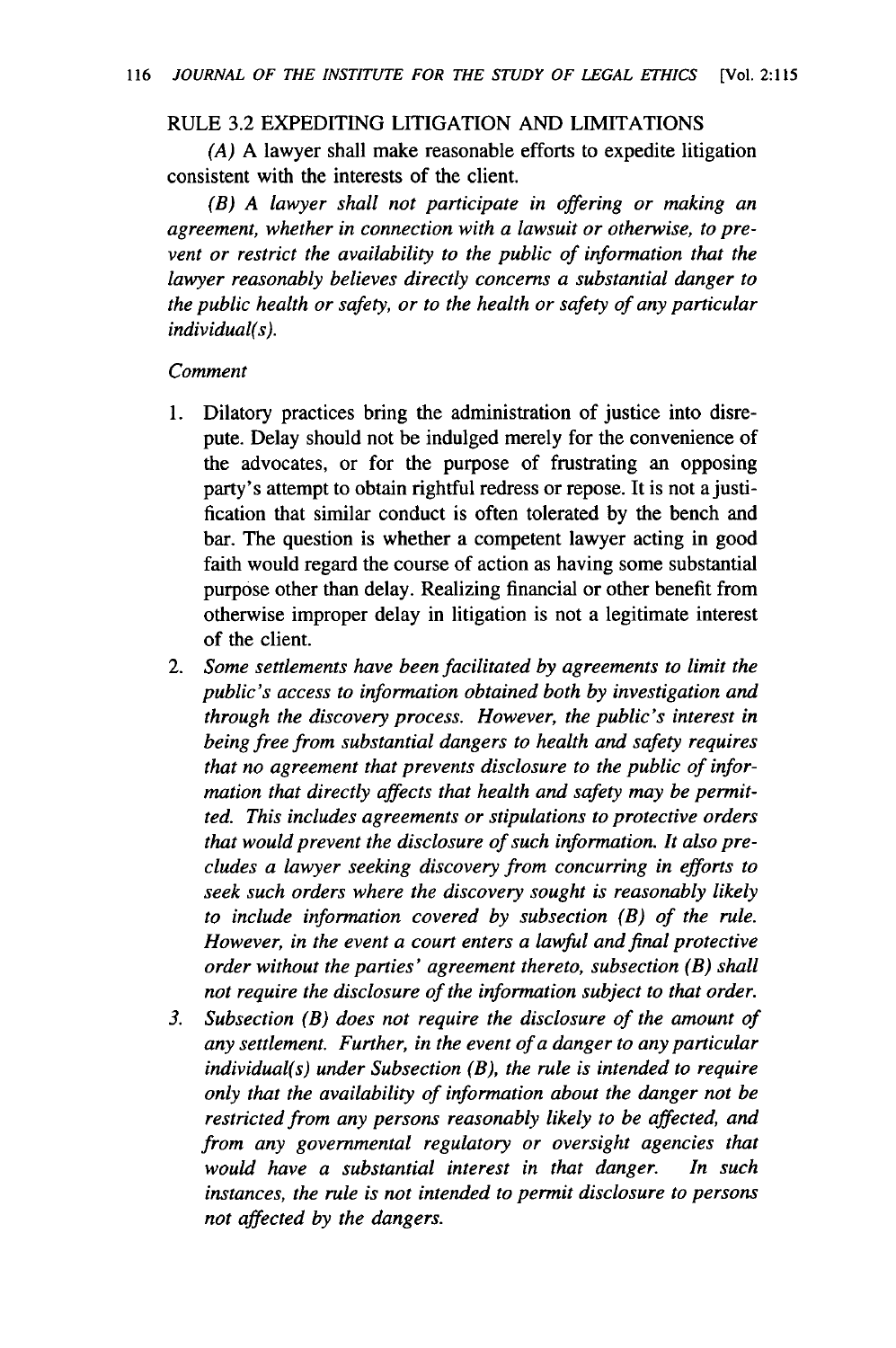#### *Drafter's (Author's) Note:*

*The language in the first phrase of part (B) is taken from that used in Rule 5.6, on restricting a lawyer's practice. The language "reasonably believes" parallels that used in Rule 1.6. The use of the phrase "substantial danger to the public health or safety," rather than the more restrictive language of Rule 1.6 ("imminent death or substantial bodily harm") is used here because the matters disclosed in the discovery process are not ordinarily protected by confidentiality under Rule 1.6, and also because the use of the term "imminent" is not consistent with the practical exigencies of dangers which may be inevitable but have a longer than imminent incubation period.*

This is the first published draft of this rule. My intention here is neither to defend the exact wording of the draft, nor to suggest that this is the only way, or even the best way, to craft a rule. Rather, it is my hope that this draft might serve as a starting point for discussion. The purpose of this paper - and the presentation I gave at Hofstra-is to make three points: first, that secrecy in settlements is an important problem that carries with it a significant potential of danger to the public; second, that regulatory intervention is necessary to prevent this harm; and third, that "sunshine" legislation, while undoubtedly a step in the right direction, is not an adequate remedy to protect legitimate public interests.

# II. SECRET SETTLEMENTS ARE **DANGEROUS**

## *A. Professor Miller and the Arguments in Favor of Secrecy*

There are many lawyers, plaintiffs' and defense counsel alike, who simply believe that secrecy is necessary to the way civil litigation is practiced in this country-without the ability to settle in a way that keeps damaging information from public scrutiny, the incentive to settle would be lost.<sup>2</sup> Others, significant among them Professor Arthur R. Miller of Harvard, consider the courts to be places which serve "private parties bringing a private dispute."<sup>3</sup> "Litigants do not give up their privacy rights simply because they have walked, voluntarily or involuntarily, through

*<sup>2.</sup> See, e.g.,* the discussions in Arthur R. Miller, *Confidentiality, Protective Orders, and Public Access to the Courts,* 105 HARv. L. REv. 427, 486-7 (1991); and Wayne D. Brazil, *Protecting the Confidentiality of Settlement Negotiations,* 39 HASTINGS **L.J. 955, 958-9 (1988).** In addition, there are a large number of informal discussions, essays, forums, and "op-ed" pieces which have raised this issue. Most recently, at the American Bar Association's Center for Professional Responsibility's annual conference in May 1998, two of four members of a plenary panel I moderated on this issue (Lewis Goldfarb of Chrysler Corp. and David W. Rudy, a mediator based in San Francisco and Colorado Springs, **CO)** strongly advocated for the need to preserve secrecy in order to facilitate the settlement process.

<sup>3.</sup> Miller, *supra* note 2, at 464-6.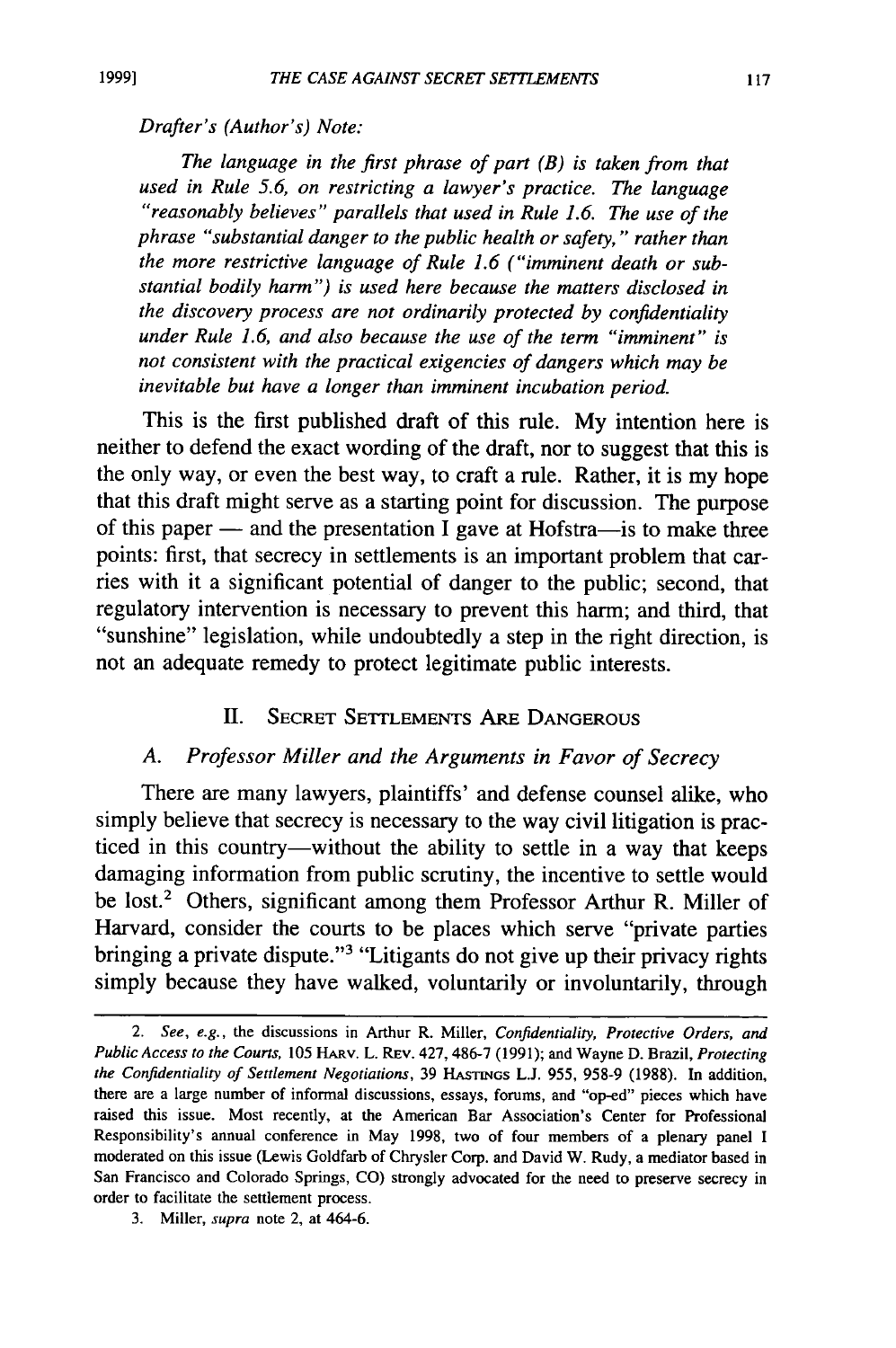the courthouse door," argues Miller. No plaintiff, just by paying a court filing fee, should be able to force a defendant to disclose "intensely personal and confidential information."<sup>4</sup> This focus on privacy rights is generally coupled with a broad view of the use of protective orders, one which encompasses, in the words of the federal rule, avoiding "annoyance" and "embarrassment," as well as undue burden or expense.<sup>5</sup>

Proponents see a third reason for advancing secrecy in court proceedings. Parties, especially large corporations targeted for their "deep pockets," should not be subject to frivolous lawsuits based on other frivolous lawsuits and the stories that grow out of them. Again, Professor Miller states:

"Is it true that protective orders and court seals keep information regarding public health and safety hidden? Thus far, assertions to that effect have been supported primarily by anecdotal evidence; research or statistical data is completely nonexistent. An examination of several of the stories that have surfaced during the debate demonstrates that they are of questionable content.  $\cdots$ <sup>6</sup>

# *B. Debunking the Need for Secrecy*

Superficially, all these reasons seem logical. It makes intuitive sense that it will be more difficult for a plaintiff to settle a case with a defendant if the defendant knows that it is no longer allowed to protect the dangerous practice it engages in behind a secret veil. But there are no empirical studies or even "anecdotal" evidence indicating that it is actually harder to attain a settlement when secrecy is not permitted. In those states that have developed the strongest anti-secrecy regulations<sup>7</sup>, there has been no indication of a resulting court logjam, or even that settlement rates have gone down. Therefore, it is reasonable to speculate that the *amount* of settlement may decrease somewhat when there is no premium paid for secrecy. But settlements, secret or not, rarely involve admissions of wrongdoing. Parties who don't want their conduct exposed still have substantial incentive to settle before the heightened scrutiny of a trial.

<sup>4.</sup> *Id.* at 466.

<sup>5.</sup> Fed. R. Civ. Proc. 26(c).

<sup>6.</sup> Miller, supra note 2, at 479.

<sup>7.</sup> I consider these to be Texas, Washington, and Florida (see discussion infra).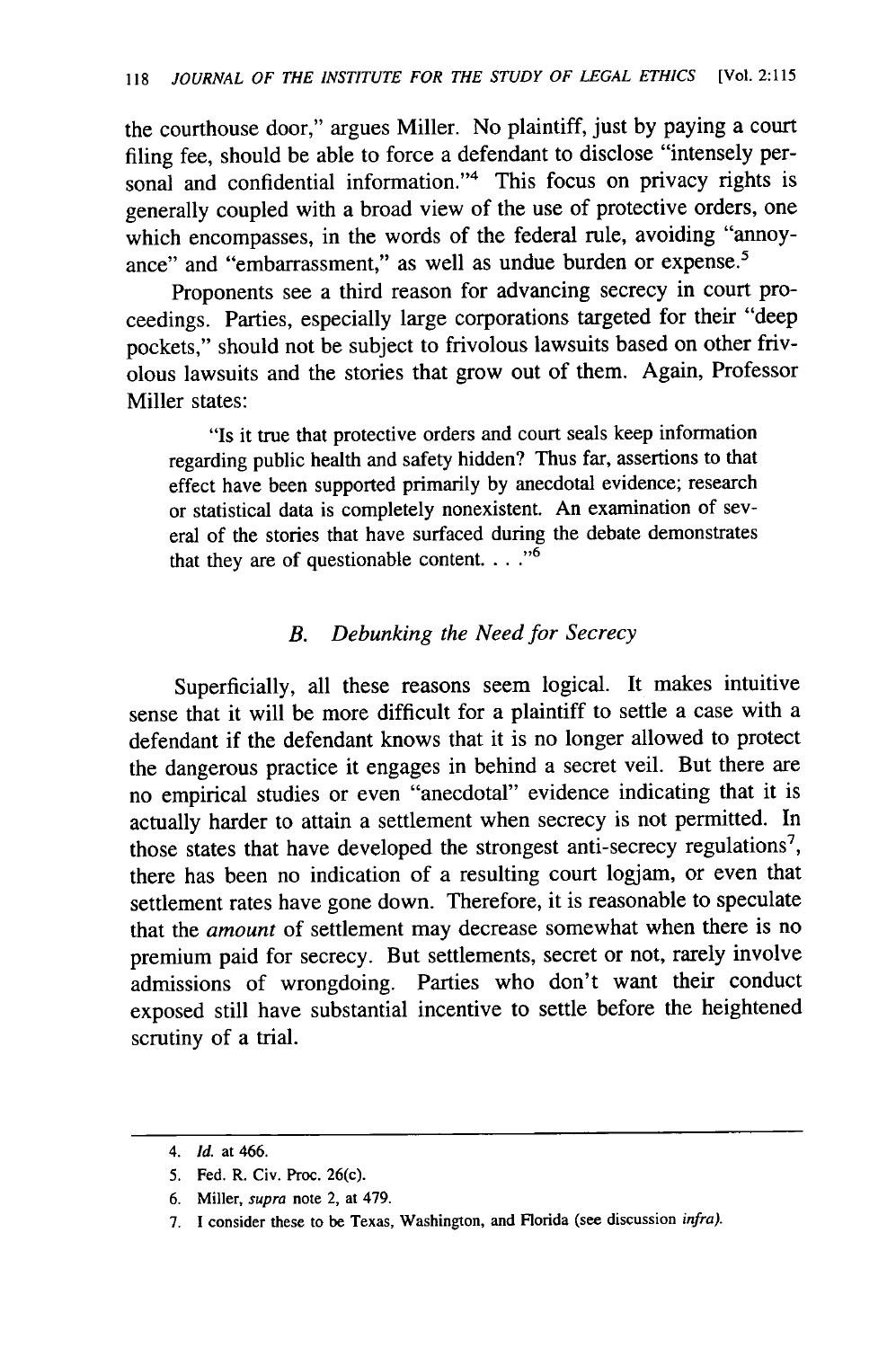While Professor Miller and others see courts as fora for the resolution of private disputes, $8$  the contrary view, expressed here by Ralph Nader, makes more sense: "America's courts are public, not private, institutions. Secrecy agreements undermine the public's right to know."<sup>9</sup> Texas Congressman Lloyd Doggett, who while a state Supreme Court judge was the architect of Texas Rule 76(a), one of the strongest antisecrecy regulations, put it this way: "To close a court to public scrutiny of the proceedings is to shut off the light of the law."<sup>10</sup> Moreover, personifying corporations by ascribing to them "intensely personal" feelings—including annoyance and embarrassment—stretches credulity.

To a significant extent, the debate about secrecy in the courts has been more of a philosophical and political issue than a matter of legal ethics. The third claim raised by Miller—that there is inadequate information on which to base a need for openness—seems to be both the most politicized and the least supportable.

It's true, of course, that "anecdotes" and "stories" don't, in and of themselves, prove anything, any more than do mere allegations in a lawsuit. Nor does an isolated settlement, which a company may enter into in order to protect itself from the publicity of going to trial. Even an occasional jury verdict doesn't prove a product is defective in every case, only in that particular one. But neither Professor Miller nor the Product Liability Defense Council, whose members are companies sued for defective products and whose foundation helped finance Miller's work, are able to point to any evidence of their own that open settlements actually encourage frivolous lawsuits.

More significantly, an examination of some "stories" about dangerous conditions reveals far more than mere "anecdotes." These few examples are by no means intended as an exhaustive list:

Zomax. Public disclosure came only after a scientist experienced a potentially fatal allergic reaction and decided to investigate. The drug was eventually taken off the market, but by that time, it was reportedly responsible for a dozen deaths and over 400 severe allergic reactions, almost all of which were kept quiet through secret settlements worked out by McNeil, the drug's manufacturer.<sup>11</sup>

<sup>8.</sup> Prof. Miller is not alone. Mediators are generally trained to see disputes as private, a view strongly expressed by Mr. Rudy at the ABA Center for Professional Responsibility Conference referred to *supra* note 2.

<sup>9.</sup> Nader quoted in Robert Costello, *What You Don't Know Can Hurt You,* **MASS.** LAW WKLY., Feb. 20, 1995.

<sup>10.</sup> Lloyd Doggett & Michael Mucchetti, Public Access to Public Courts, 69 TEX. L. REV. 643, 653 (1991).

<sup>11.</sup> See McNeilab, Inc., v. HHS, No. 84-1617 (D.D.C. June 5, 1985). *See also supra* note 10.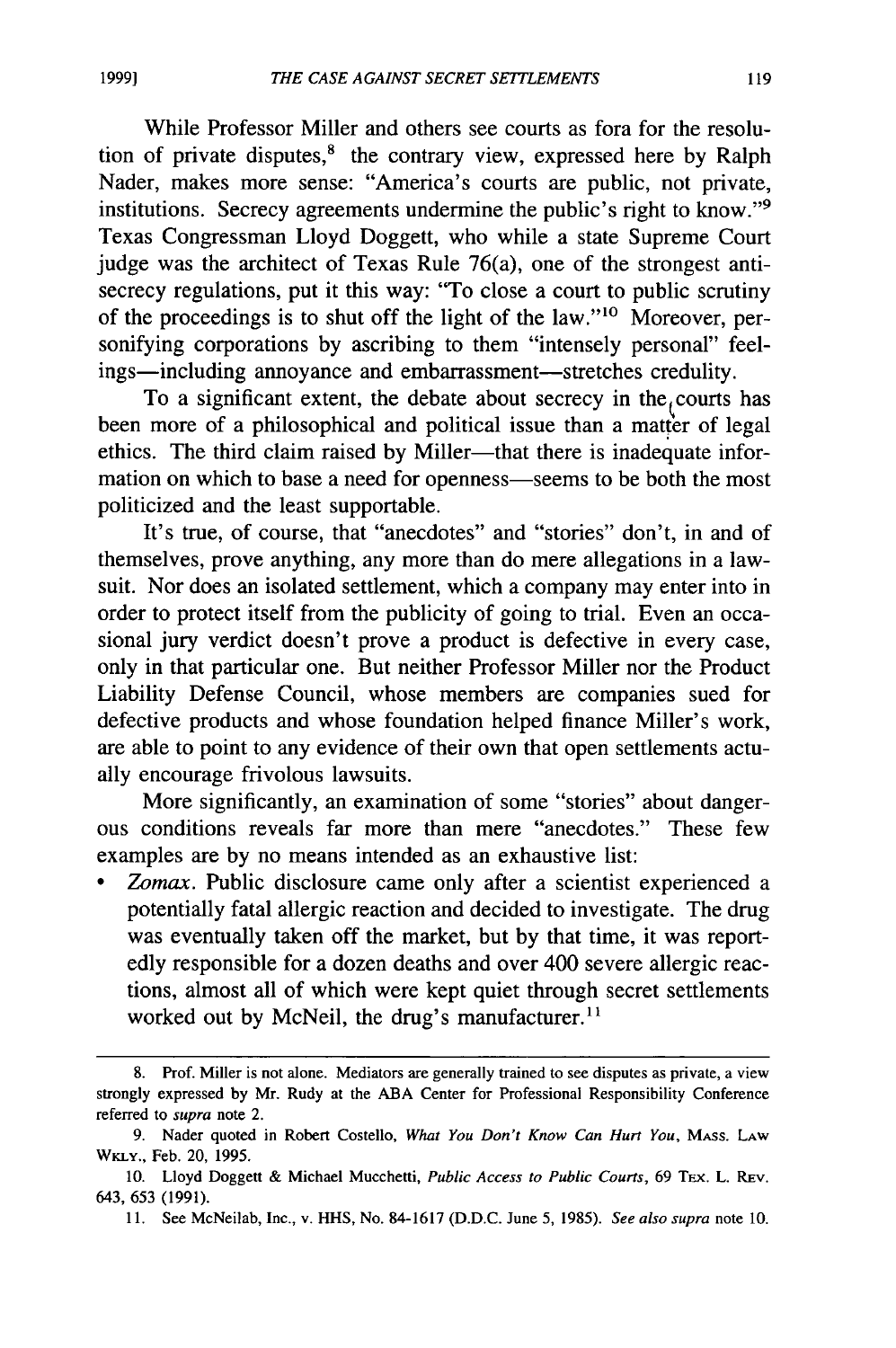- **"** *Dalkon Shield:* This product was taken off the American market, but only after numerous secret settlements which left the public in the dark long after the dangers of the product were known to those involved in the litigation. Indeed, attorneys for A.H. Robbins, the Shield's manufacturer, even tried to condition settlements on the plaintiffs' lawyers' promises never to take another Dalkon case.<sup>12</sup>
- **"** *Halcion, Shiley Heart Valve:* Both products were removed from the American market after cases were secretly settled, but only with the help of outside sources - in Halcion's case, evidence from England, in the valve's case, a Congressional investigative committee.<sup>13</sup>
- *\* General Motors pick-ups with side-mounted gas tanks:* These tanks were the subject of much litigation, including a suit by GM's lawyers against Ralph Nader and the Center for Auto Safety. Discovery in that suit produced GM records showing 245 cases filed nationwide alleging a dangerous defect. The actual number settled is difficult to determine because of secrecy agreements, but estimates of the number of settled cases range from 50 to over 200; almost all required that the information be kept secret from anyone not a party to a specific case. $14$

It is difficult to believe that the settlement of hundreds of lawsuits involving dangerous drugs or gas tanks causing fires result merely from unsupported individual claims. There is a point beyond which "anecdotal evidence" takes on a clear pattern. Where that pattern points to the existence of a danger to the public health and safety-or even the serious *possibility* of such a danger-it is time to ask whether our legal system can afford to allow such secrecy. Not only does suppressing evidence deny information to the public, but it unbalances the scales between plaintiffs and defendants. Only by exploring the evidence for themselves can both plaintiffs and government regulators fairly assess how those possibilities affect them.

<sup>12.</sup> MORTON Mnrz, **AT ANY** COST 197-8 (1985).

<sup>13.</sup> See, *e.g.,* Bob Gibbins, *Secrecy Versus Safety: Restoring the Balance,* 77 ABA J. 74 (1991) and STEVEN **D.** LYDENBERG **ET. AL.,** RATING AMERICA'S CORPORATE CONSCIENCE: A PROVOCATIVE GUIDE TO THE COMPANIES BEHIND THE PRODUCTS YOU BUY EVERYDAY 234 (1986).

<sup>14.</sup> Author correspondence and interviews with Clarence Ditlow, Director of Center for Auto Safety, especially June 23, 1997; *see* Transcript of American Judicature Society, "Confidential Settlements and Sealed Court Records: Necessary Safeguards or Unwarranted Secrecy?" reported in 78 JUDICATURE 304, and especially at 311 (1995); Catherine Yang, *A Disturbing Trend Toward Secrecy,* Bus. WK., October 2, 1995, at 60. Discovery of GM incident lists obtained from the Center for Auto Safety lists 245 closed cases.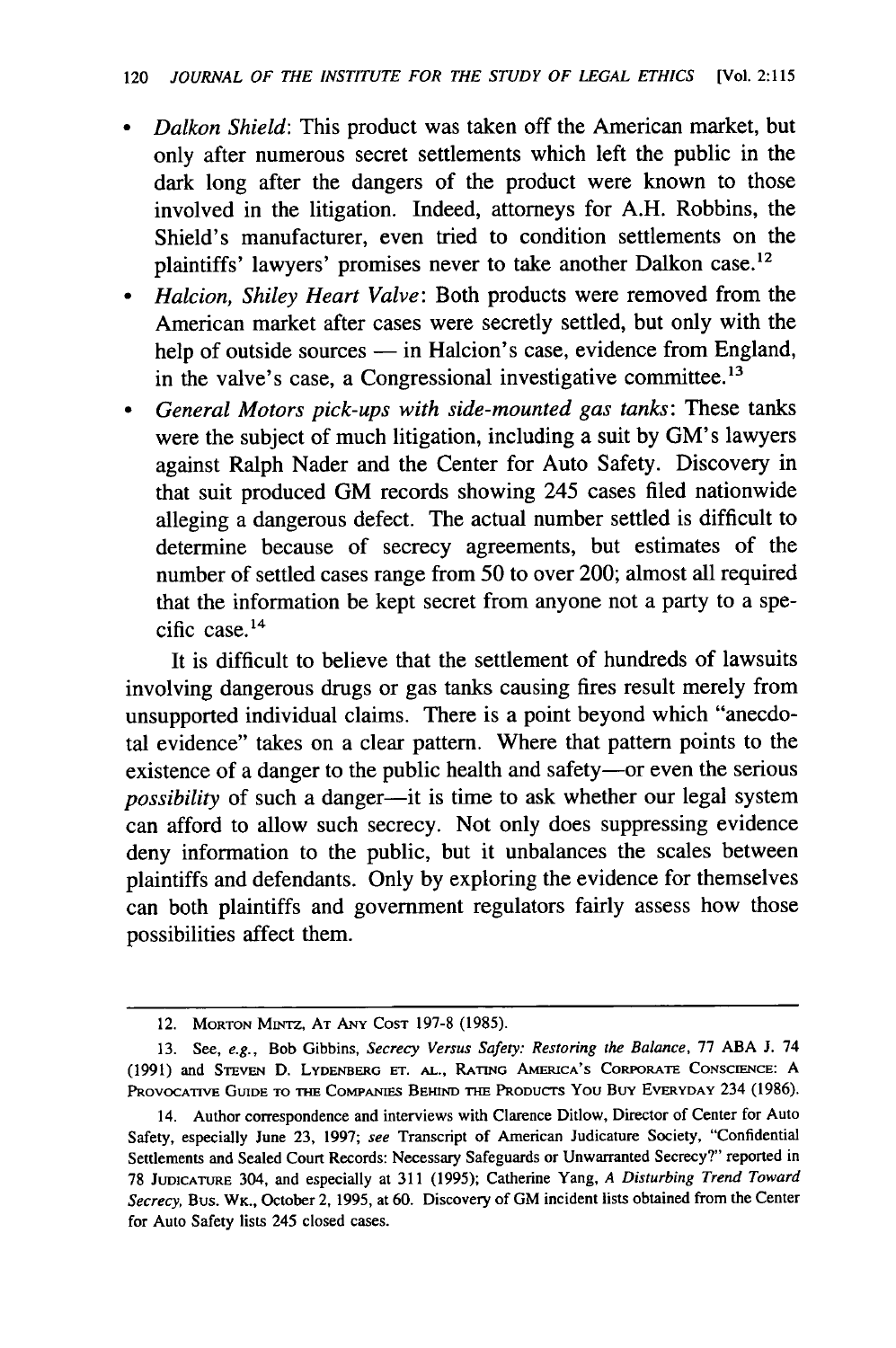One highly publicized matter, the breast implant case of Maria Stern,<sup>15</sup> whose settlement included a promise to keep key documents secret, has aroused a great deal of controversy. Many believe that silicone breast implants cause various connective tissue and other such diseases. Others clearly do not.<sup>16</sup> But the more important issue is that members of the public, and, indeed, even the Food & Drug Administration, were unable to decide this issue for themselves. Even Dr. Marcia Angell, whose book strongly criticized those who argued that implants were dangerous, could only say that the "secret documents" discovered by Stem's lawyers, "revealing as they were, did not yield a smoking gun."<sup>17</sup> The failure to reveal a smoking gun is hardly a justification for keeping the information secret.

# *C. Beyond Mere Secrecy*

Unfortunately, courthouse secrecy doesn't stop with protective orders, sealing discovery, or returning it to the other side. The centerpiece of my presentation at Hofstra was the *Fentress* case, tried in Louisville in late 1994. Although the case went to a jury, the verdict was tainted, if not completely fraudulent, because of an agreement between plaintiffs' and defense counsel that the plaintiffs would withhold certain evidence in return for what was described as "tremendous" sums of money.<sup>18</sup> I personally have been involved, as an expert witness, in a case where the name of the law firm was deleted from the record upon settlement so no one would be able to tell from docket and court files what particular law firm and attorneys had been sued. I, too, am bound by secrecy, though not of my own choosing and, thus, can't cite the case name here.

In California, litigants on appeal can agree to "de-publish" court opinions, a stipulation that often comes about as a condition of a posttrial settlement. Even worse is the practice, not permitted in federal courts, of allowing parties to agree to a "stipulated reversal." The appellate court reverses an adverse trial judgment, when asked to do so, by

<sup>15.</sup> *Stern v. Dow Coming* Corp.,1987 U.S. App. LEXms 6517 (9th Cir. 1987); *see,* e.g., discussions in RICHARD ZrrRIN & CAROL M. LANGFORD, THE MORAL **COMPASS** OF THE AmRicAN LAWYER ch. 9 (1999); RALPH NADER & WESLEY J. SMrrH, No **CONTEST** (1996).

<sup>16.</sup> See Marcia Angell, M.D., SCIENCE **ON** TRIAL (1996). Dr. Angell was executive editor of *The New England Journal of Medicine.*

<sup>17.</sup> **Id.** at 60.

<sup>18.</sup> *See* ZrrRN **AND** LANoFORD *supra* note 15, at 193-203. The *Fentress* case was the subject of an extensive series of articles in the Louisville COURIER-JOURNAL by reporter Leslie Scanlon, as well as being reported by the New Jersey LAW JOURNAL and the Indianapolis **STAR,** although the story was otherwise largely ignored by the press.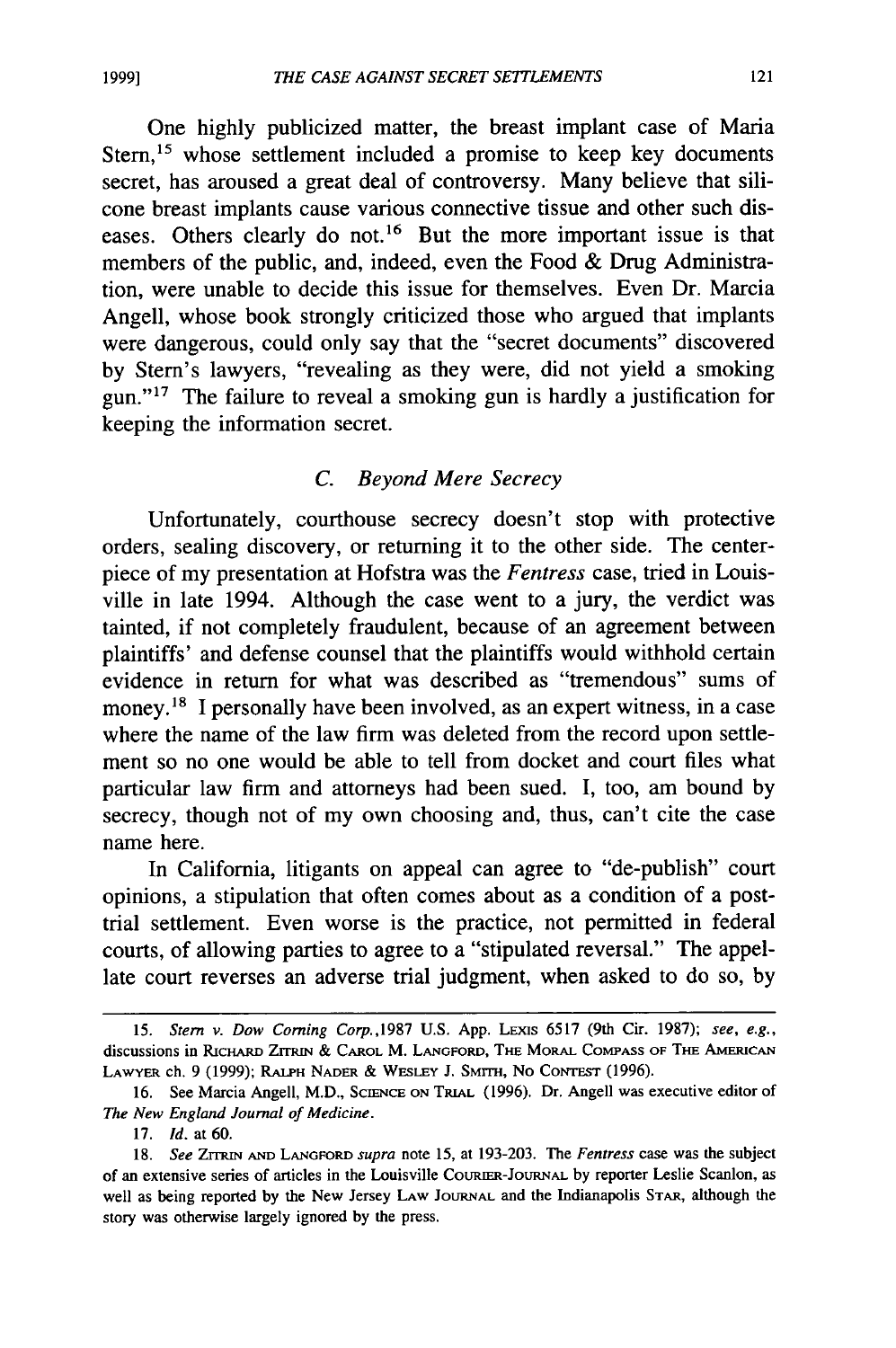stipulation of the parties, making it appear that the adverse finding had been set aside when it really was settled out of existence.<sup>19</sup> One California appellate court justice, J. Anthony Kline, was so offended by this technique that he wrote a dissent stating his refusal to follow this rule.<sup>20</sup>

All of these matters go beyond mere secrecy by overtly misleading the public. They are, or rather should be, intolerable. Yet there are pressures, including from clients who reap substantial rewards, to engage in these deceptions. It is here, with these deceptions and the stipulated efforts of opposing counsel, that legislative and court-imposed solutions fail. But they could succeed if coupled with a new ethics rule.

# III. COURT, LEGISLATIVE, AND ETHICAL SOLUTIONS

Since 1990, about a dozen states have adopted some prohibition on keeping secrets from the public. Some states' laws are limited and weak, but a few have real teeth. One is Florida's 1990 Sunshine in Litigation Act, which directly prevents secret settlements and secrecy orders that conceal information about "public hazards," a phrase the legislature defined broadly. In 1993, Washington State passed a similar law, the "Public Right to Know Bill."

In Texas, Congressman Doggett's efforts led to Texas Rule 76(a), passed by the court in 1990 by a 4-3 vote, which broadly prohibits secret agreements. The rule starts with a presumption that all court records must be open. No judge may seal something from public view, *even* if the lawyers for both sides agree, unless the judge finds that a "specific, serious and substantial interest" needs protection, and that secrecy is the only way to accomplish it.

Texas's rule has three other important components. First, it covers not just the usual court records and proceedings, but *all* documents, whether filed with the court or merely given to the other side during discovery. Second, court orders and opinions can *never* be sealed, so the names can never be changed, or the decision "depublished." Third, secrecy orders can be challenged not just by the parties but by anyone, including the press and consumer groups. But while both the Texas rule and the Florida and Washington laws have great strengths, they also have significant weaknesses. Most significantly, they still must depend on

<sup>19.</sup> Neary v. Regents of Univ. of California, 3 Cal. 4th 273 (1992).

<sup>20.</sup> Morrow v. Hood Communications, Inc., 59 Cal. App. 4th 924 (1997). Kline was charged with violating judicial ethics for writing his dissent, though he said he would obey a specific order of his state's Supreme Court if told to do so. The matter is pending before the state's judicial performance commission at this article's deadline.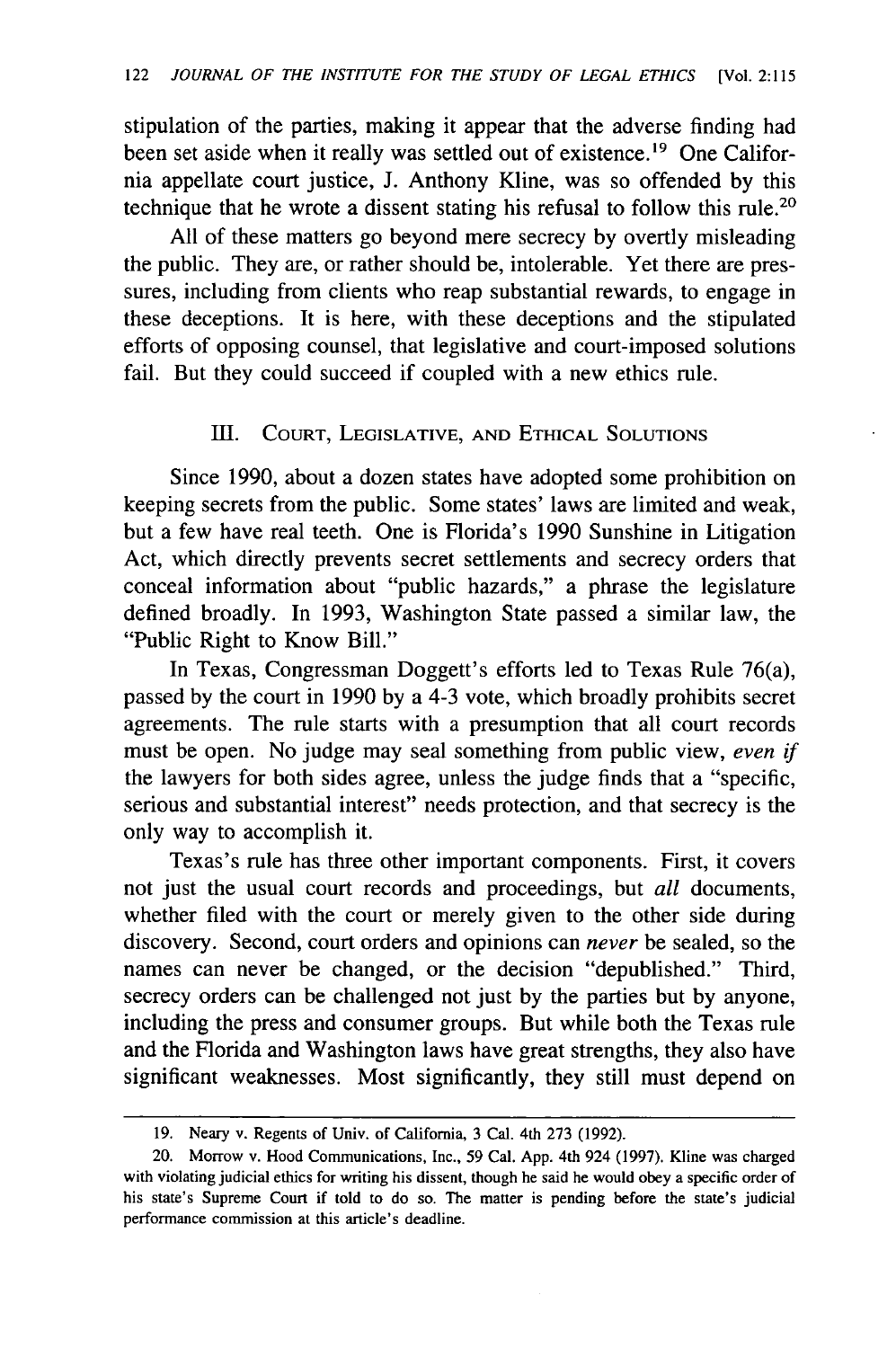individual judges willing to take strong stands. Many judges, focused on encouraging settlement, see secrecy as being the easiest path to that goal.

More important, neither Texas, Florida nor Washington directly addressed the behavior of lawyers. Nothing prevents Texas plaintiffs' and defense counsel from working together to convince a judge that *their* case is that rare one where secrecy is needed. Florida prohibits secrecy agreements between attorneys, but has no specific penalties. Parties who enter into secrecy agreements in Washington are liable for violating consumer protection laws, but it still doesn't directly punish the *lawyers.* This puts lawyers from both sides right where they have always been in the position of vigorously representing their clients while putting aside the needs of the public.

In 1991, the California legislature considered Senate Bill 711,<sup>21</sup> a far-reaching proposal that would have made secrecy orders and agreements illegal in cases concerning defective products, environmental hazards, and financial frauds. The bill passed both houses of the legislature, but was vetoed by Governor Pete Wilson. California Senate Bill 711 included a provision that would actually have disciplined lawyers who engaged in secret settlements.

This statute had the right idea. If an ethical rule required that attorneys could no longer put their clients' interests ahead of the public health and safety in specific kinds of cases, lawyers would be less likely to stipulate their way around "sunshine" laws. Until then, many will insist that it is their affirmative ethical duty to do this, even where the public is at risk. And innocent people will suffer as a result.